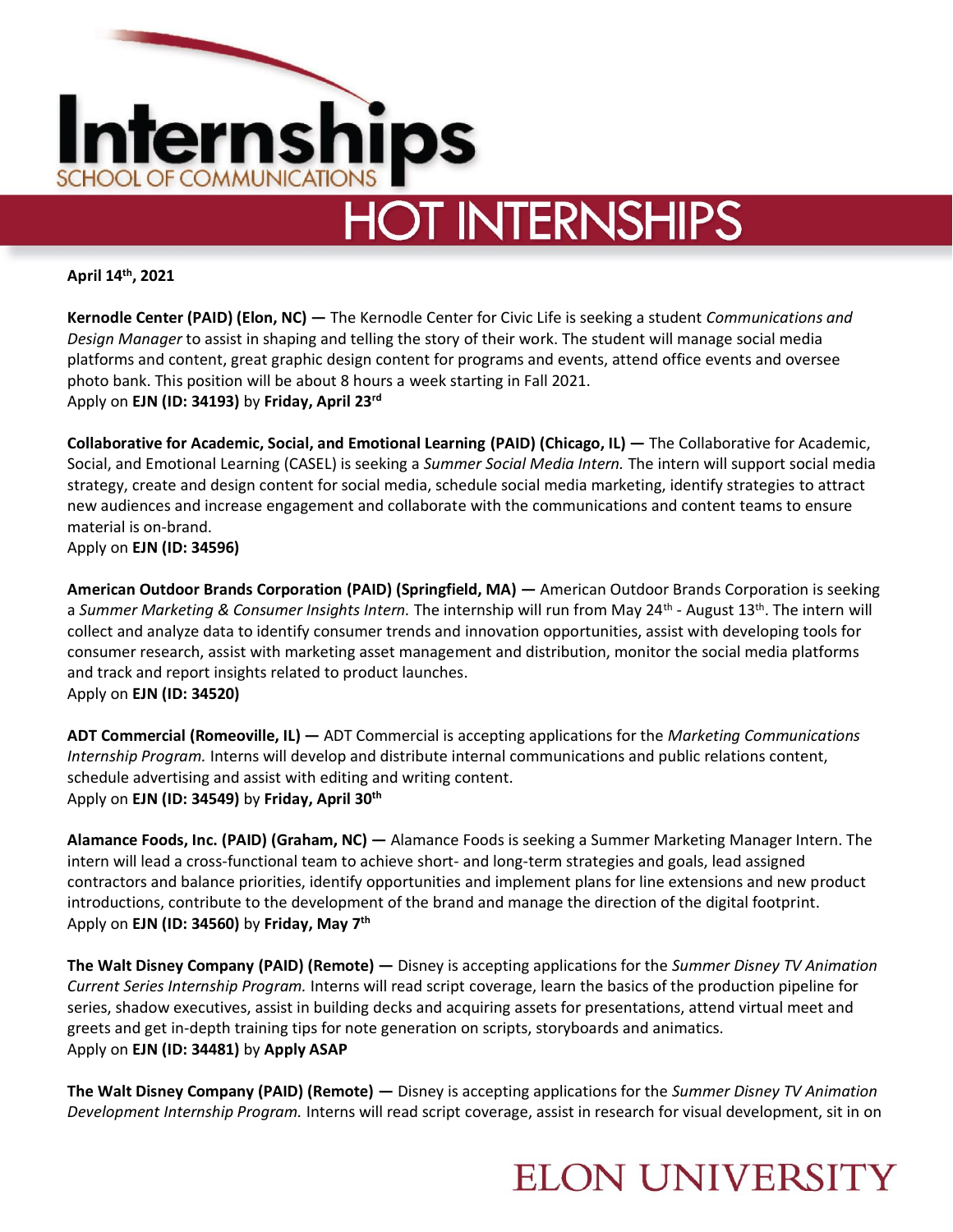

## **HOT INTERNSHIPS**

pitches, enter data for pitch and talent logs, help organize team building events, shadow executives on development projects and assist with upcoming presentations, networking events and conferences. Apply on **EJN (ID: 34480)** by **Apply ASAP**

**The Walt Disney Company (PAID) (Remote) —** Disney is accepting applications for the *Summer Disney TV Animation Creative/Production Internship Program.* Interns will collaborate with production and creative teams and technical staff on ongoing projects, shadow and learn the responsibilities of an artist within the studio environment and gain insight into the world of storytelling.

Apply on **EJN (ID: 34482)** by **Apply ASAP**

**Kaplan Early Learning Company (Lewisville, NC) —** Kaplan Early Learning Company is seeking a *Summer Digital Marketing Intern.* The intern will support email marketing campaigns, support marketing needs for conferences, write blog content with SEO goals, conduct competitive analyses, research trends, assist with organizing and shooting photos and videos for marketing purposes and complete a small video production project. Apply on **EJN (ID: 34478)** 

**Kaplan Early Learning Company (PAID) (Lewisville, NC) —** Kaplan Early Learning Company is seeking a *Summer Graphic Design Intern.* The intern will create graphics and page layouts for marketing materials, create email graphics, web templates and social media graphics, support conference needs including posters, banners and signage and support the development and merchandising teams to design packaging and product graphics. Apply on **EJN (ID: 34479)** 

**The Pollination Project Foundation (Berkeley, CA) —** The Pollination Project Foundation is seeking a *Communications Intern* to help develop content and write stories. The intern will interview grantees and write and publish blog posts about their work and develop inspiring video, slideshows and presentations from grantee projects. Applicants must submit samples of writing work. Apply on **EJN (ID: 34419)** 

**Invest for Better (Oakland, CA/Remote) —** Invest for Better (IFB) is seeking a *Marketing/Social Media Intern*. The intern will manage social media platforms, create and executive marketing campaigns, assist with event organization and planning, manage the email, website and blog and assist with business development and fundraising support. Apply on **EJN (ID: 34423)** 

**Red Ventures (San Francisco, CA) —** Red Ventures is seeing a *Summer Campaign Specialist Intern*. The intern will assist with executing and managing digital campaigns, launch campaigns and monitor and analyze performance and organize creative assets and compile delivery reports. Apply on **EJN (ID: 34438)** by **Friday, May 14th**

**Red Ventures (Remote) —** Red Ventures CNET is seeking a *Summer Social Media Intern.* The intern will manage social media accounts, experiment on new platforms like TikTok, create posts for social media, discover and pitch ideas to the social team and learn the basics of metrics and reporting. Apply on **EJN (ID: 34436)** by **Friday, May 14th**

**Red Ventures (Remote) —** Red Ventures CNET is seeking a *Summer Video Intern.* The intern will participate in daily video meetings, pitch video ideas, edit videos and assist on shoots. Applicants should have expert knowledge in Adobe Premiere and the ability to shoot on DSLR and mirrorless cameras. Apply on **EJN (ID: 34437)** by **Friday, May 14th**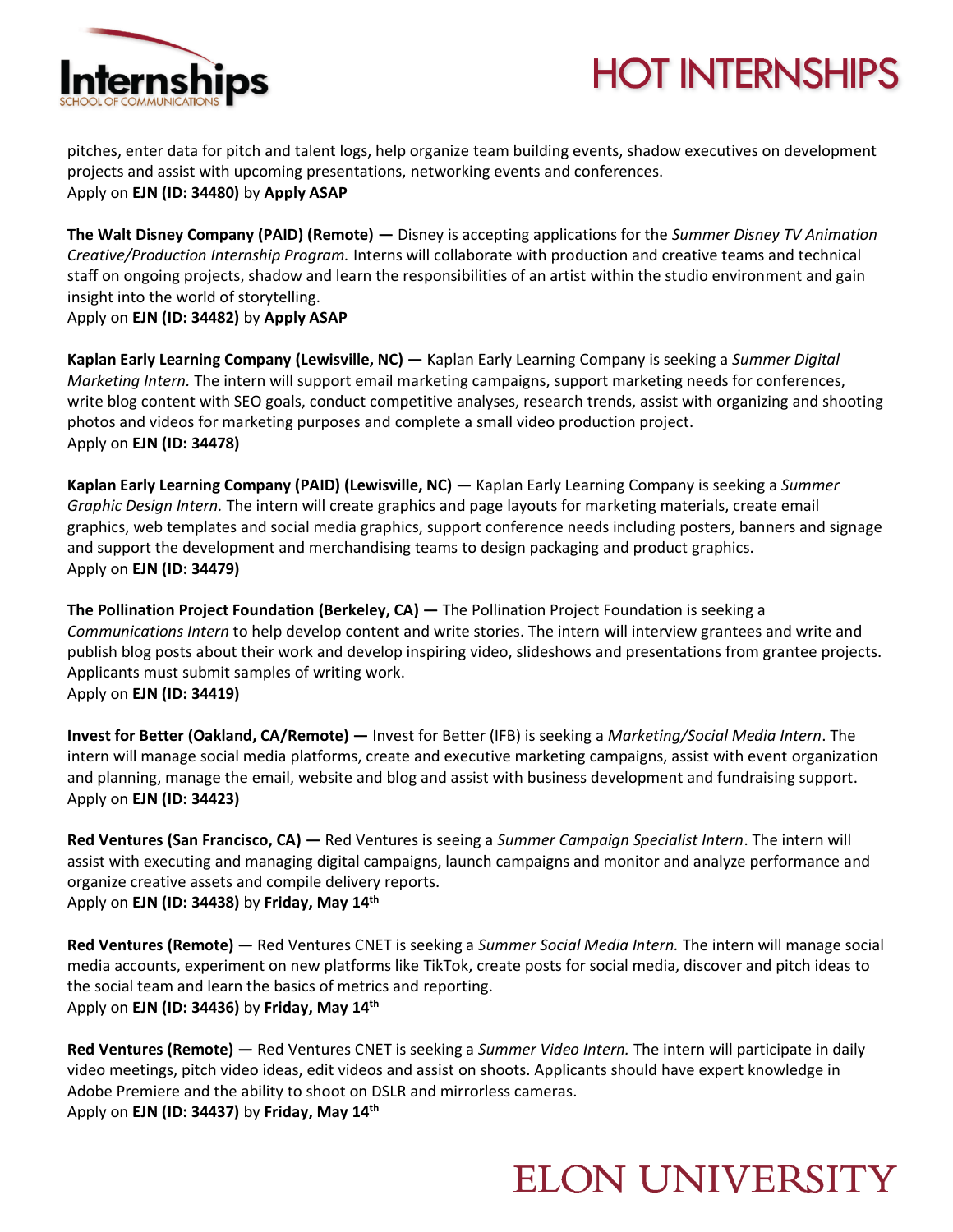



**Arch Capital Services (PAID) (Remote) —** Arch Capital Services is accepting applications for the 10-week *Communications & Branding Internship Program*. Interns will assist with the creation of content, gain experience planning and executing virtual events, source and write stories for intranet, create and distribute employee communications and help coordinate the production, execution and broadcast of live-steamed events. Apply on **EJN (ID: 34425)** by **Friday, May 14th**

**Kimley Horn (PAID) (Raleigh, NC —** Kimley-Horn is seeking a *Communications & Content Writing Intern*. The intern will write and edit content for a variety of platforms, promote employee success through storytelling, edit and proofread materials and support communications department activities. Please include a writing sample with application.

Apply on **EJN (ID: 34426)** by **Friday, May 14th**

**Red Ventures (San Francisco, CA) —** Red Ventures is seeking an *Editorial News Intern.* The intern will work with reporters and editors to research and write original stories, write assigned general stories on a daily basis, write a long-form feature, work with copydesk on headlines and copy editing, create a video to go with a story and promote stories on social media.

Apply on **EJN (ID: 34439)** by **Friday, May 14th**

**Modern Luxury (Remote) —** Modern Luxury is seeking an *Editorial Intern.* The intern will work directly with the editorial team to cover top stories, research and write pieces on what's new and noteworthy in retail, restaurants and realty and receive SEO training for online content postings. Apply on **EJN (ID: 34435)** 

**Green America (PAID) (Remote) —** Green America is seeking a *Summer Editorial Intern*. The intern will assist with research and outlining of publications, pitch and write articles for print, write blog entries and web content, assist with fact-checking, provide editorial assistance, assist in updating webpages and research and write blog posts about emerging issues. Please include 2-3 writing samples in application. Apply on **EJN (ID: 34373)** by **Wednesday, May 5th**

**Authentically Alamance Farmers Market Network (PAID) (Alamance County, NC) —** Authentically Alamance Farmers Market Network is part of Elon Interns Advance Alamance (EIAA) program and is seeking a *Summer Farmer's Market Intern.* The intern will assist with the set-up and break down of farmers markets, support the information table set-up, staffing and assisting with special event support, promote and advertise the farmers market on social media, assist with vendor support and support program assessment and evaluation. Apply on **EJN (ID: 32866)** by **Friday, April 16th** 

**The Alamance News (PAID) (Graham, NC) —** The Alamance News is part of Elon Interns Advance Alamance (EIAA) program and is seeking a *Summer On-Camera News Broadcaster Intern.* The intern will write a summary of each week's edition and read it on air, and will coordinate narrative, filming and film editing. Apply on **EJN (ID: 29235)** by **Friday, April 16th** 

**The Alamance News (PAID) (Alamance County, NC) —** The Alamance News is part of Elon Interns Advance Alamance (EIAA) program and is seeking a *Summer Sports Reporter/Broadcaster Intern.* The intern will cover and report on local school sports, both on air/online and in print. The intern will be responsible for writing up the games to be posted on the website.

Apply on **EJN (ID: 29245)** by **Friday, April 16th**